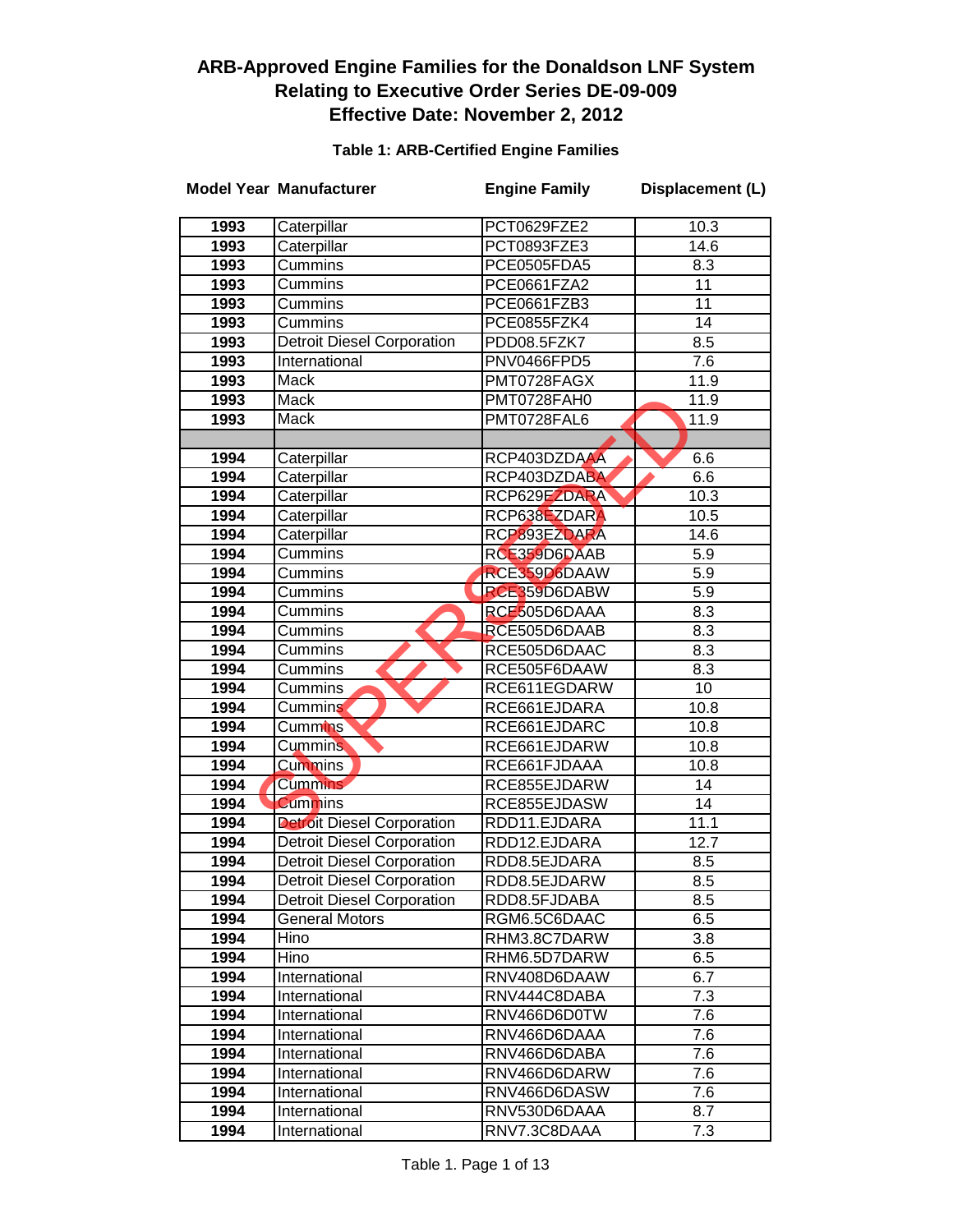|      | <b>Model Year Manufacturer</b>    | <b>Engine Family</b> | Displacement (L) |
|------|-----------------------------------|----------------------|------------------|
| 1994 | Isuzu                             | RSZ3.9C6DARW         | 3.9              |
| 1994 | Mack                              | RMK728EGDARA         | 11.9             |
| 1994 | Mack                              | RMK728EJDARA         | 11.9             |
| 1994 | Mercedes Benz                     | RMB6.0D6DAAA         | 6                |
| 1994 | Mercedes Benz                     | RMB6.0D6DARA         | 6                |
| 1994 | Mitsubishi                        | RMT238B7DAAA         | 3.9              |
| 1994 | Nissan                            | RND254C6DAAA         | 4.2              |
| 1994 | Nissan                            | RND423D6DAAA         | 7                |
| 1994 | Perkins                           | RPK243C6DAAA         | 4                |
| 1994 | <b>Perkins</b>                    | RPK365D6DAAA         | $\overline{6}$   |
| 1994 | Volvo                             | RVT12.EJDBRA         | 12.1             |
| 1994 | Volvo                             | RVT6.7D6DBRA         | 6.7              |
|      |                                   |                      |                  |
| 1995 | Caterpillar                       | SCP403DZDAAA         | 6.6              |
| 1995 | Caterpillar                       | SCP403DZDABA         | 6.6              |
| 1995 | Caterpillar                       | SCP403DZDARK         | 6.6              |
| 1995 | Caterpillar                       | SCP442DZDARK         | 7.1              |
| 1995 | Caterpillar                       | SCP629EZDARK         | 10.3             |
| 1995 | Caterpillar                       | SCP629EZDARM         | 10.3             |
| 1995 | Caterpillar                       | SCP638EZDARA         | 10.5             |
| 1995 | Caterpillar                       | SCP729EZDARL         | $\overline{12}$  |
| 1995 | Caterpillar                       | <b>SCP893EZDARK</b>  | 14.6             |
| 1995 | Cummins                           | SCE239D6DAAA         | 5.9              |
| 1995 | Cummins                           | SCE359D6DAAA         | 5.9              |
| 1995 | Cummins                           | SCE359D6DAAW         | 5.9              |
| 1995 | Cummins                           | SCE359D6DABW         | 5.9              |
| 1995 | Cummins                           | SCE505D6DAAA         | 8.3              |
| 1995 | <b>Cummins</b>                    | SCE505D6DAAW         | 8.3              |
| 1995 | Cummins <sup>®</sup>              | SCE505D6DABW         | 8.3              |
| 1995 | <b>Cummins</b>                    | SCE505F6DAAW         | 8.3              |
| 1995 | Cummins                           | SCE611EGDARW         | 10               |
| 1995 | <b>Cummins</b>                    | SCE661EJDARA         | 10.8             |
| 1995 | <b>Cummins</b>                    | SCE661EJDARC         | 10.8             |
| 1995 | <b>Cummins</b>                    | SCE661EJDARW         | 10.8             |
| 1995 | Cummins                           | SCE661EJDASW         | 10.8             |
| 1995 | Cummins                           | SCE661EJDATW         | 10.8             |
| 1995 | Cummins                           | SCE661FJDAAA         | 10.8             |
| 1995 | Cummins                           | SCE855EJDARA         | 14               |
| 1995 | Cummins                           | SCE855EJDARB         | 14               |
| 1995 | Cummins                           | SCE855EJDARW         | 14               |
| 1995 | Cummins                           | SCE855EJDASW         | 14               |
| 1995 | Cummins                           | SCE855EJDATW         | 14               |
| 1995 | <b>Detroit Diesel Corporation</b> | SDD11.EJDARA         | 11.1             |
| 1995 | <b>Detroit Diesel Corporation</b> | SDD12.EJDARA         | 12.7             |
| 1995 | <b>Detroit Diesel Corporation</b> | SDD8.5EJDABA         | 8.5              |
| 1995 | <b>Detroit Diesel Corporation</b> | SDD8.5EJDARA         | 8.5              |
| 1995 | <b>Detroit Diesel Corporation</b> | SDD8.5EJDARW         | 8.5              |
| 1995 | Hino                              | SHM3.8C7DARW         | 3.8              |
| 1995 | Hino                              | SHM6.5D7DARW         | 6.5              |
| 1995 | International                     | SNV444C8DOAA         | 7.3              |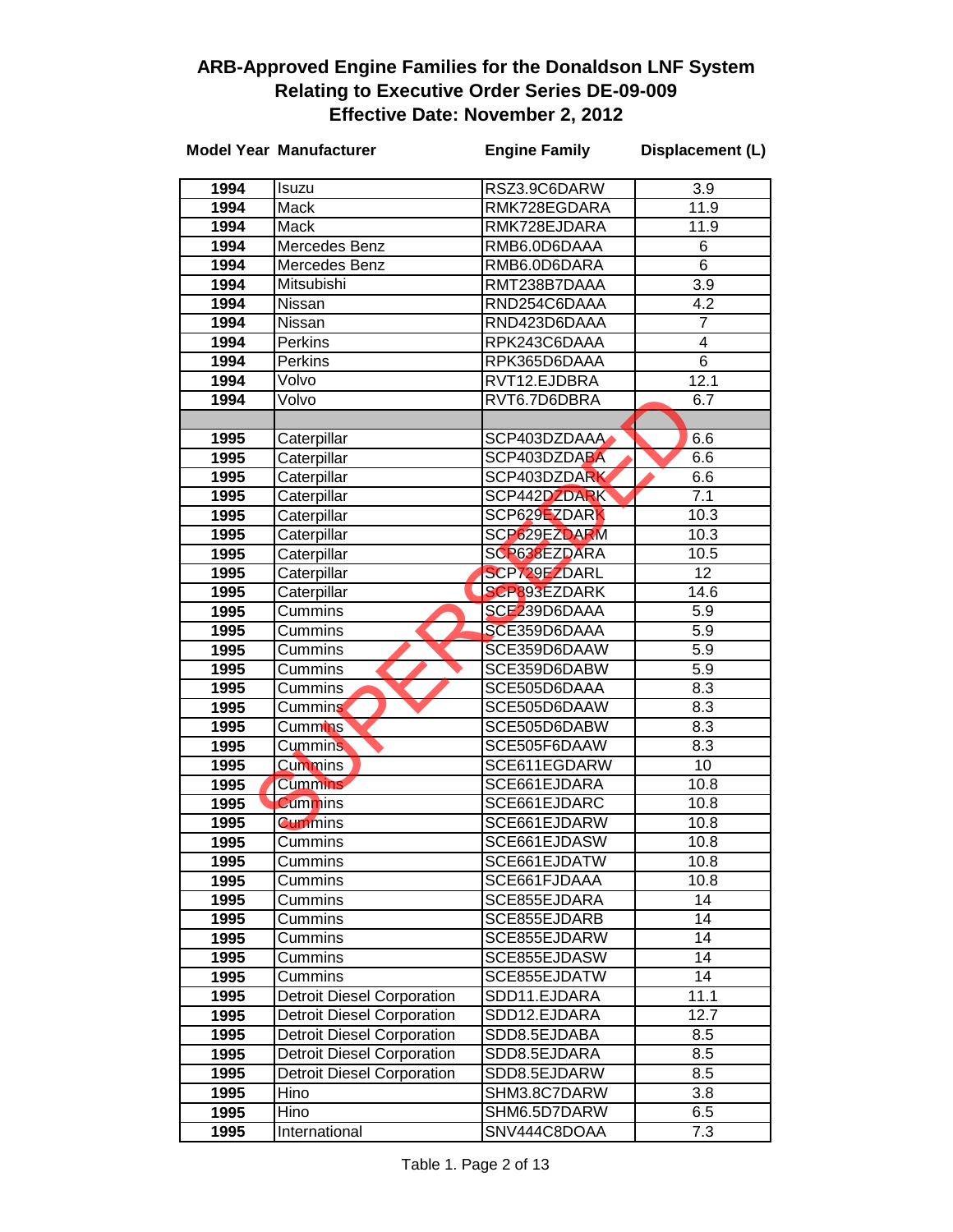|              | <b>Model Year Manufacturer</b> | <b>Engine Family</b>                     | Displacement (L)        |
|--------------|--------------------------------|------------------------------------------|-------------------------|
|              | International                  | SNV444C8DORA                             | 7.3                     |
| 1995         |                                | SNV444C8DOSA                             | $\overline{7.3}$        |
| 1995         | International                  |                                          |                         |
| 1995         | International                  | SNV466D6DARA                             | 7.6                     |
| 1995         | International                  | SNV466D6DASA                             | 7.6                     |
| 1995         | International                  | SNV466D6DATA                             | 7.6                     |
| 1995         | International                  | SNV466D8DARB                             | 7.6                     |
| 1995         | International                  | SNV466D8DASB<br>SNV466D8DATB             | 7.6                     |
| 1995         | International                  |                                          | 7.6<br>8.7              |
| 1995         | International                  | SNV530D6DARA                             |                         |
| 1995         | International                  | SNV530E6DASA<br>SNV530F6DATA             | 8.7<br>$\overline{8.7}$ |
| 1995         | International                  |                                          |                         |
| 1995         | Isuzu                          | SSZ3.9C6DARW                             | 3.9                     |
| 1995         | Isuzu                          | SSZ7.1D6DAAA                             | 7.1                     |
| 1995         | Mack                           | SMK728EGDARA                             | 11.9                    |
| 1995         | Mack                           | SMK728EJDARA                             | 11.9                    |
| 1995         | Mercedes Benz                  | SMB6.0D6DAAA                             | 6<br>$\overline{6}$     |
| 1995         | Mercedes Benz                  | SMB6.0D6DARA                             |                         |
| 1995         | Mitsubishi                     | SMT460D7DAAA<br>SND <sub>254C6DAAA</sub> | 7.5                     |
| 1995         | Nissan<br>Nissan               | SND423D6DAAA                             | 4.2<br>$\overline{7}$   |
| 1995<br>1995 |                                | SPK243C6DAAA                             | 4                       |
| 1995         | Perkins<br>Perkins             | SPK365D6DAAA                             | $\overline{6}$          |
| 1995         | Renault                        | SR3377D8DAAW                             | 6.2                     |
| 1995         | Renault                        | SR3377D8DABW                             | 6.2                     |
| 1995         | Volvo                          | SVT12.EJDBRA                             | 12.1                    |
| 1995         | Volvo                          | SVT6.7D6DBRA                             | 6.7                     |
|              |                                |                                          |                         |
| 1996         | Caterpillar                    | TCP403DZDAAA                             | 6.6                     |
| 1996         | Caterpillar                    | TCP403DZDABA                             | 6.6                     |
| 1996         | Caterpillar                    | TCP403DZDARK                             | 6.6                     |
| 1996         | <b>Caterpillar</b>             | TCP442DZDAAK                             | 7.1                     |
| 1996         | Caterpillar                    | TCP442DZDARK                             | 7.1                     |
| 1996         | Caterpillar                    | TCP629EZDARK                             | 10.3                    |
| 1996         | Caterpillar                    | TCP629EZDARM                             | 10.3                    |
| 1996         | Caterpillar                    | TCP638EZDARA                             | 10.5                    |
| 1996         | Caterpillar                    | TCP729EZDARL                             | 12                      |
| 1996         | Caterpillar                    | TCP893EZDARK                             | 14.6                    |
| 1996         | Cummins                        | TCE239D6DAAA                             | 3.9                     |
| 1996         | Cummins                        | TCE359D6D1AA                             | 5.9                     |
| 1996         | Cummins                        | TCE359D6DAAA                             | 5.9                     |
| 1996         | Cummins                        | TCE359D6DABW                             | 5.9                     |
| 1996         | Cummins                        | TCE505D6DAAA                             | 8.3                     |
| 1996         | Cummins                        | TCE505D6DAAW                             | 8.3                     |
| 1996         | Cummins                        | TCE505D6DABW                             | 8.3                     |
| 1996         | Cummins                        | TCE661EJDARA                             | 10.8                    |
| 1996         | Cummins                        | TCE661EJDARB                             | 10.8                    |
| 1996         | Cummins                        | TCE661EJDARC                             | 10.8                    |
| 1996         | Cummins                        | TCE661EJDARW                             | 10.8                    |
| 1996         | Cummins                        | TCE661EJDASW                             | 10.8                    |
| 1996         | Cummins                        | TCE661EJDATW                             | 10.8                    |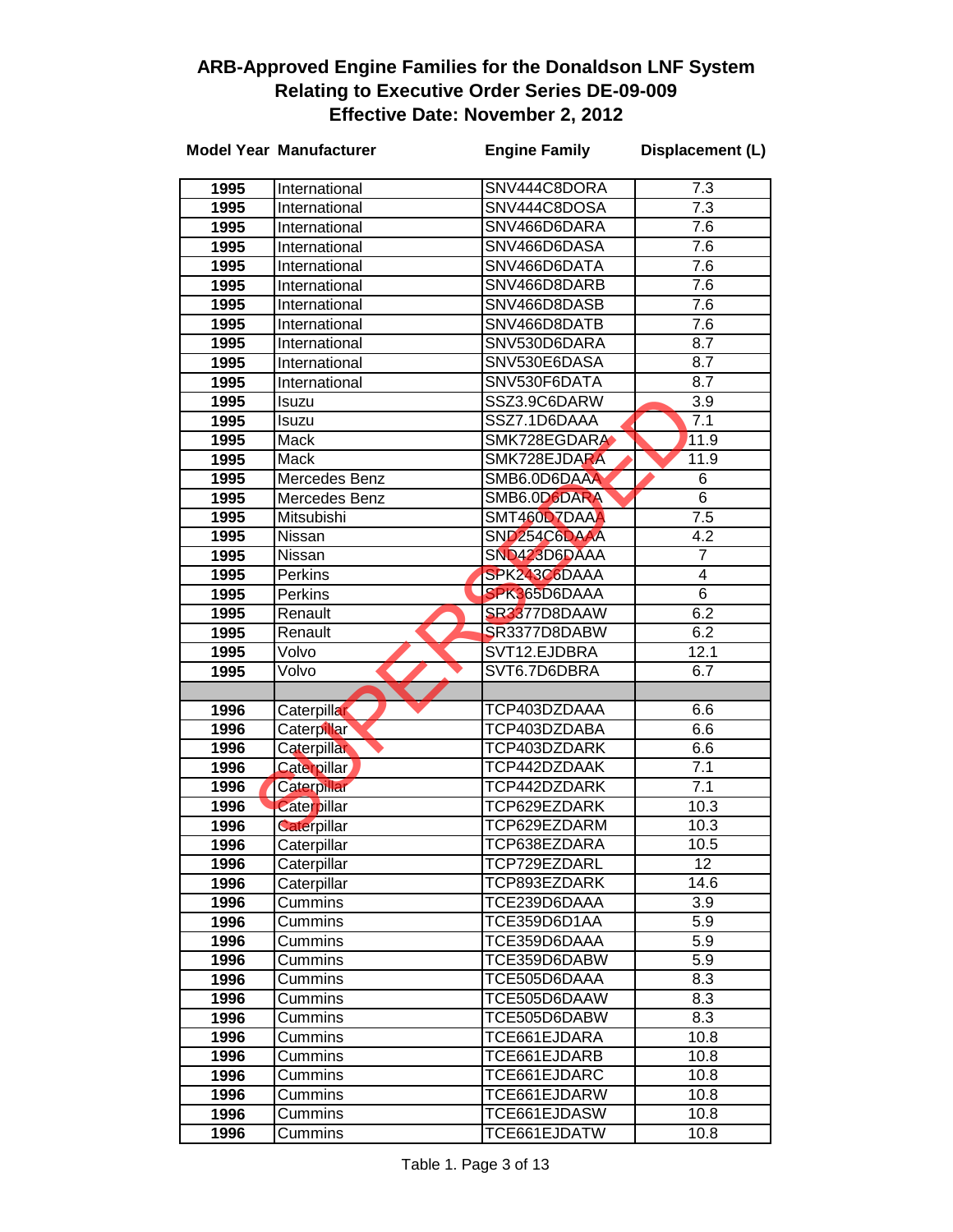|      | <b>Model Year Manufacturer</b>    | <b>Engine Family</b> | Displacement (L) |
|------|-----------------------------------|----------------------|------------------|
| 1996 | Cummins                           | TCE661FJDABA         | 10.8             |
| 1996 | Cummins                           | TCE855EJDARA         | $\overline{14}$  |
| 1996 | Cummins                           | TCE855EJDARB         | 14               |
| 1996 | Cummins                           | TCE855EJDARW         | $\overline{14}$  |
| 1996 | Cummins                           | TCE855EJDASW         | 14               |
| 1996 | Cummins                           | TCE855EJDATW         | 14               |
| 1996 | <b>Detroit Diesel Corporation</b> | TDD11.EJDARA         | 11.1             |
| 1996 | <b>Detroit Diesel Corporation</b> | TDD12.EJDARA         | 12.7             |
| 1996 | <b>Detroit Diesel Corporation</b> | TDD12.EJDATW         | 12               |
| 1996 | <b>Detroit Diesel Corporation</b> | TDD8.5EJDARA         | 8.5              |
| 1996 | <b>Detroit Diesel Corporation</b> | TDD8.5EJDARW         | 8.5              |
| 1996 | <b>Detroit Diesel Corporation</b> | TDD8.5FJDABA         | 8.5              |
| 1996 | <b>General Motors</b>             | TGM6.5C6DABA         | 6.5              |
| 1996 | <b>General Motors</b>             | TGM6.5C6DABW         | 6.5              |
| 1996 | Hino                              | THM3.8C7DARW         | 3.8              |
| 1996 | Hino                              | THM6.5D7DARW         | 6.5              |
| 1996 | International                     | TNV444C8DORA         | 7.3              |
| 1996 | International                     | TNV444C8DOSA         | 7.3              |
| 1996 | International                     | TNV466D6DATB         | 7.6              |
| 1996 | International                     | TNV466D8DARB         | 7.6              |
| 1996 | International                     | TNV466D8DATB         | 7.6              |
| 1996 | International                     | TNV530D6DARA         | 8.7              |
| 1996 | International                     | TNV530D8DARA         | 8.7              |
| 1996 | International                     | <b>TNV530E6DASA</b>  | 8.7              |
| 1996 | International                     | TNV530E8DASA         | 8.7              |
| 1996 | International                     | TNV7.3B8DOAA         | 7.3              |
| 1996 | International                     | TNV7.3C8DAAA         | 7.3              |
| 1996 | Isuzu                             | TSZ3.9C6DARW         | $\overline{3.9}$ |
| 1996 | lsuzu ·                           | TSZ7.1D6DAAA         | 7.1              |
| 1996 | Isuzu                             | TSZ7.1D6DAAA         | 7.1              |
| 1996 | <b>Mack</b>                       | TMK728EGDARA         | 11.9             |
| 1996 | <b>Mack</b>                       | TMK728EJDARA         | 11.9             |
| 1996 | <b>Mitsubishi</b>                 | TMT238C7DBAA         | $\overline{3.9}$ |
| 1996 | <b>Mitsubishi</b>                 | TMT358D7DBAA         | $\overline{5.9}$ |
| 1996 | Mitsubishi                        | TMT460D7DBAA         | $\overline{7.5}$ |
| 1996 | Nissan                            | TND254C6DAAA         | 4.2              |
| 1996 | Nissan                            | TND423D6DAAA         | 6.9              |
| 1996 | <b>Perkins</b>                    | TPK243C6DAAA         | 4                |
| 1996 | Perkins                           | TPK365D6DAAA         | 6                |
| 1996 | Renault                           | TR3377D8DAAW         | 6.2              |
| 1996 | Renault                           | TR3377D8DABW         | 6.2              |
| 1996 | Volvo                             | TVT12.EJDBRA         | 12.1             |
| 1996 | Volvo                             | TVT6.7D6DBRA         | 6.7              |
| 1997 | Caterpillar                       | VCP403DZDAAA         | 6.6              |
| 1997 | Caterpillar                       | VCP403DZDABA         | 6.6              |
| 1997 | Caterpillar                       | VCP403DZDARK         | 6.6              |
| 1997 | Caterpillar                       | VCP442DZDAAK         | 7.1              |
| 1997 | Caterpillar                       | VCP442DZDARK         | $\overline{7.1}$ |
| 1997 | Caterpillar                       | VCP629EZDARK         | 10.3             |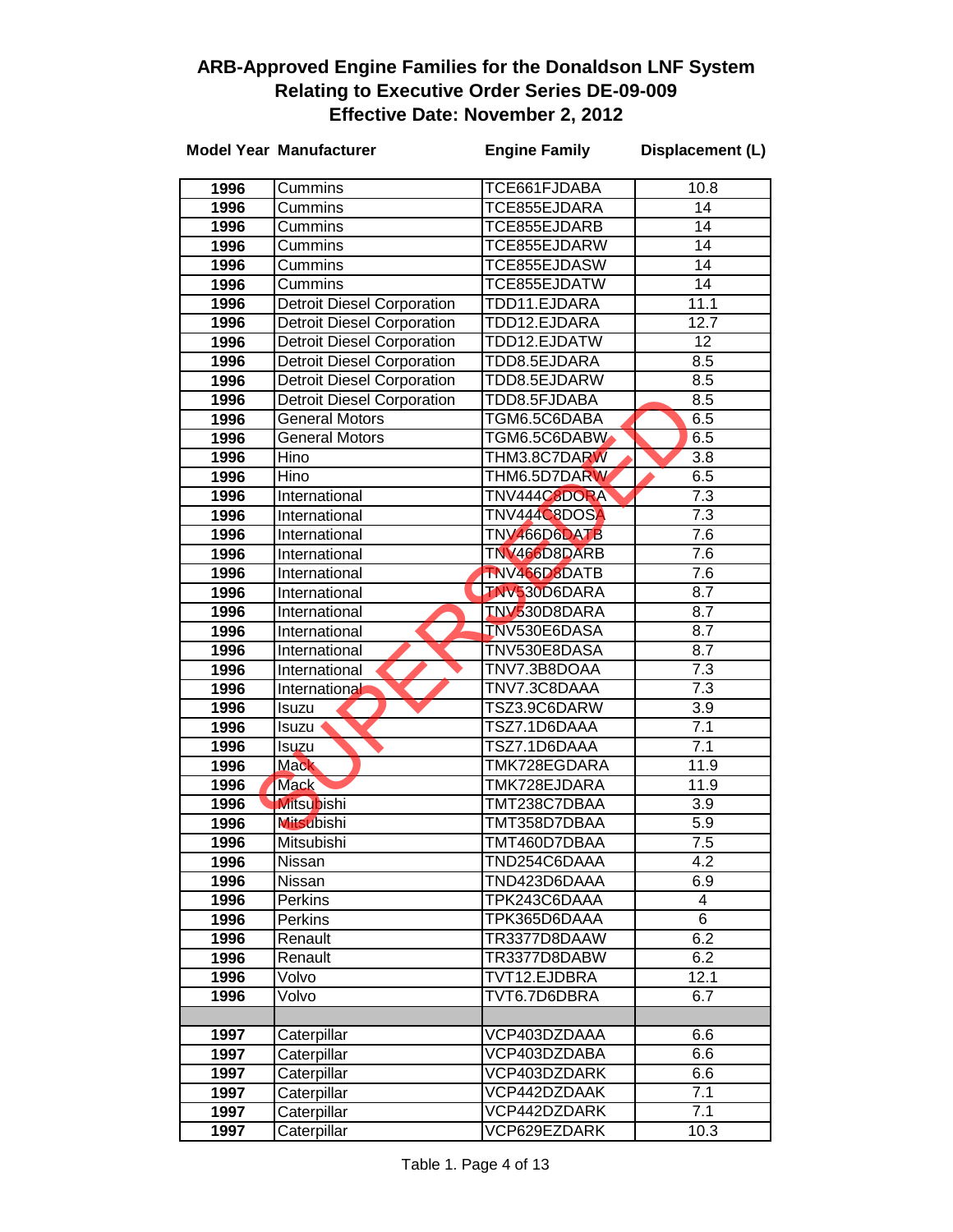|              | <b>Model Year Manufacturer</b>    | <b>Engine Family</b>         | Displacement (L) |
|--------------|-----------------------------------|------------------------------|------------------|
| 1997         | Caterpillar                       | VCP629EZDARX                 | 10.3             |
| 1997         | Caterpillar                       | VCP638EZDARA                 | 10.5             |
| 1997         | Caterpillar                       | VCP729EZDARX                 | 12               |
| 1997         | Caterpillar                       | VCP893EZDARA                 | 14.6             |
| 1997         | Caterpillar                       | VCP893EZDARX                 | 14.6             |
| 1997         | Caterpillar                       | VCP967EZDARK                 | 15.8             |
| 1997         | Cummins                           | VCE239D6DAAA                 | 3.9              |
| 1997         | Cummins                           | VCE359D6D1AK                 | 5.9              |
| 1997         | Cummins                           | VCE359D6DAAA                 | $\overline{5.9}$ |
| 1997         | Cummins                           | VCE359D6DABW                 | 5.9              |
| 1997         | Cummins                           | VCE359DJDARA                 | 5.9              |
| 1997         | Cummins                           | VCE505D6DAAA                 | 8.3              |
| 1997         | Cummins                           | VCE505D6DAAW                 | 8.3              |
| 1997         | Cummins                           | VCE505D6DABW                 | 8.3              |
| 1997         | Cummins                           | VCE661EJDARB                 | 10.8             |
| 1997         | Cummins                           | VCE661EJDARC                 | 10.8             |
| 1997         | Cummins                           | VCE661EJDASA                 | 10.8             |
| 1997         | Cummins                           | VCE661EJDATW                 | 10.8             |
| 1997         | Cummins                           | VCE661FJDABA                 | 10.8             |
| 1997         | Cummins                           | VCE855EJDARA                 | 14               |
| 1997         | Cummins                           | VCE855EJDARB                 | 14               |
| 1997         | Cummins                           | VCE855EJDARC                 | 14               |
| 1997         | Cummins                           | VCE855EJDATW                 | 14               |
| 1997         | <b>Detroit Diesel Corporation</b> | VDD11.EJDARA                 | 11.1             |
| 1997         | <b>Detroit Diesel Corporation</b> | VDD12.EJDARA                 | 12.7             |
| 1997         | <b>Detroit Diesel Corporation</b> | VDD12.EJDATA                 | 12               |
| 1997         | <b>Detroit Diesel Corporation</b> | VDD3.8C8DABA                 | $\overline{3.8}$ |
| 1997         | <b>Detroit Diesel Corporation</b> | VDD8.5EJDARA                 | 8.5              |
| 1997         | <b>Detroit Diesel Corporation</b> | VDD8.5FJDABA                 | 8.5              |
| 1997         | <b>General Motors</b>             | VGM6.5C6DAAA                 | 6.5              |
| 1997         | <b>General Motors</b>             | VGM6.5C6DABA                 | 6.5              |
| 1997         | <b>General Motors</b>             | VGM6.5C6DARW                 | 6.5              |
| 1997         | <b>Hino</b>                       | VHM8.0DHDARA<br>VNV444C8DARW | 8<br>7.3         |
| 1997<br>1997 | International                     | VNV444C8DASW                 | 7.3              |
| 1997         | International                     | VNV466D6DARA                 | 7.6              |
| 1997         | International<br>International    | VNV466D8DARW                 | 7.6              |
| 1997         | International                     | VNV466D8DASA                 | 7.6              |
| 1997         | International                     | VNV530D6DARA                 | 8.7              |
| 1997         | International                     | VNV530D8DARA                 | 8.7              |
| 1997         | International                     | VNV530E6DASA                 | 8.7              |
| 1997         | International                     | VNV530E8DASA                 | 8.7              |
| 1997         | International                     | VNV7.3C8DAAA                 | 7.3              |
| 1997         | International                     | VNV7.3C8DAAW                 | 7.3              |
| 1997         | International                     | VNV7.3W8DOAK                 | 7.3              |
| 1997         | <b>Isuzu</b>                      | VSZ3.9C6DARA                 | 3.9              |
| 1997         | <b>Isuzu</b>                      | VSZ7.1D6DAAA                 | 7.1              |
| 1997         | <b>Isuzu</b>                      | VSZ7.1D6DAAW                 | 7.1              |
| 1997         | Mack                              | VMK728EGDARA                 | 11.9             |
| 1997         | Mack                              | VMK728EJDARA                 | 11.9             |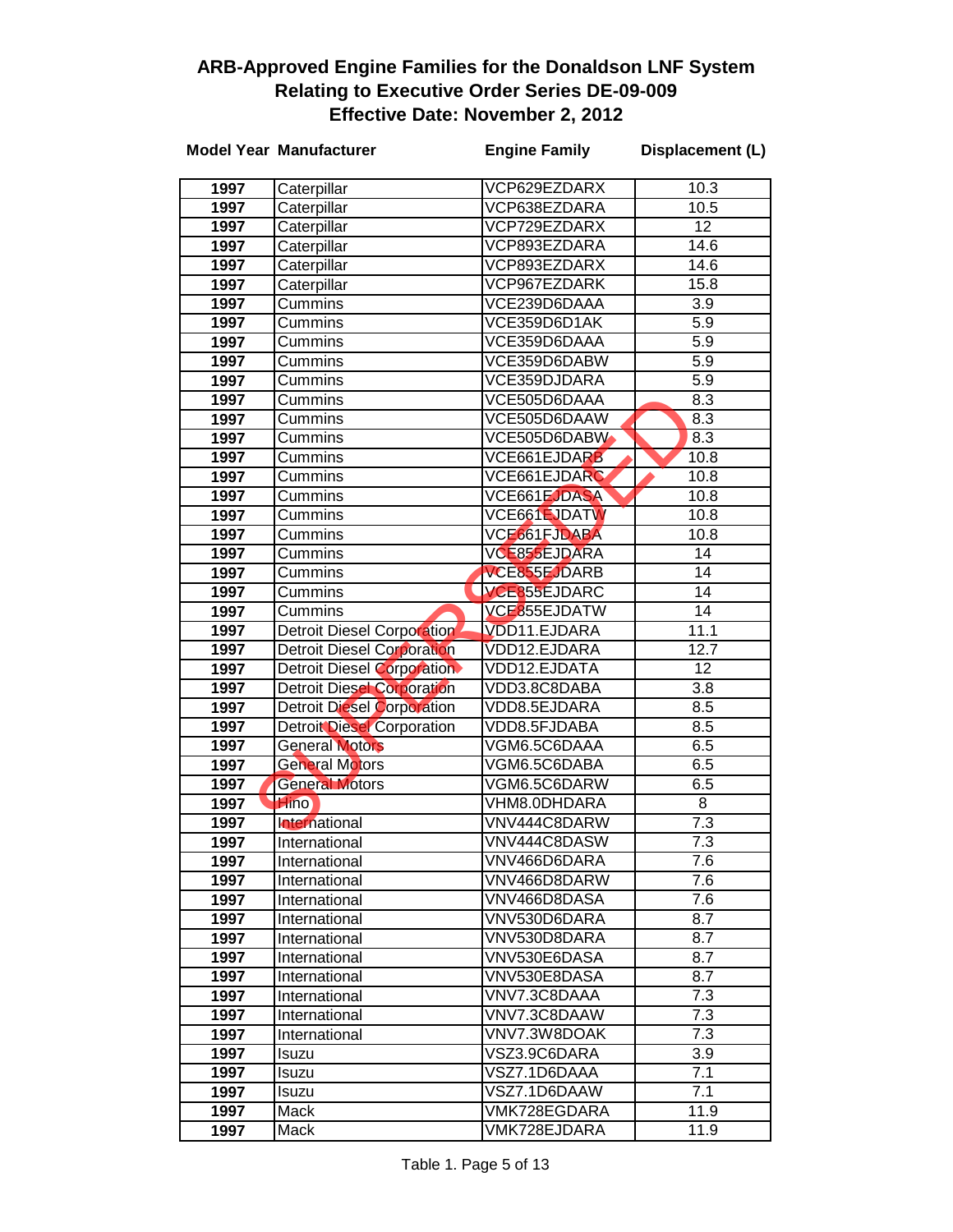|              | <b>Model Year Manufacturer</b>    | <b>Engine Family</b>         | Displacement (L)      |
|--------------|-----------------------------------|------------------------------|-----------------------|
| 1997         | Mack                              | VMK728EJDAYW                 | 11.9                  |
| 1997         | Mitsubishi                        | VMT238C7DBAA                 | 3.9                   |
| 1997         | Mitsubishi                        | VMT358D7DBAA                 | 5.9                   |
| 1997         | Mitsubishi                        | VMT460D7DBAA                 | 7.5                   |
| 1997         | Nissan                            | VND254C6DAAA                 | 4.2                   |
| 1997         | Nissan                            | VND423D6DAAA                 | 6.9                   |
| 1997         | Renault                           | VR3377D8DAAW                 | 6.2                   |
| 1997         | Renault                           | VR3377D8DABW                 | 6.2                   |
| 1997         | Volvo                             | VVT12.EJDBRA                 | 12.1                  |
| 1997         | Volvo                             | VVT6.7D6DBRA                 | 6.7                   |
|              |                                   |                              |                       |
| 1998         | Caterpillar                       | WCPXH0442HRK                 | $\overline{7.2}$      |
| 1998         | Caterpillar                       | WCPXH0442HSK                 | 7.2                   |
| 1998         | Caterpillar                       | WCPXH0629ERK                 | 10.3                  |
| 1998         | Caterpillar                       | WCPXH0729ERK                 | 12                    |
| 1998         | Caterpillar                       | WCPXH0893ERK                 | 14.6                  |
| 1998         | Caterpillar                       | WCPXH0967ERK                 | 15.9                  |
| 1998         | Cummins                           | WCEXH0359BAD                 | 5.9                   |
| 1998         | Cummins                           | WCEXH0359BAE                 | 5.9                   |
| 1998         | Cummins                           | WCEXH0505CAC                 | 8.3                   |
| 1998         | Cummins                           | WCEXH0505CAD                 | 8.3                   |
| 1998         | <b>Cummins</b>                    | WCEXH0505CAE                 | 8.3                   |
| 1998         | Cummins                           | WCEXH0505CAF                 | 8.3                   |
| 1998         | Cummins                           | WCEXH0661MAA                 | 10.8                  |
| 1998         | Cummins                           | WCEXH0661MAB                 | 10.8                  |
| 1998         | Cummins                           | WCEXH0661MAC                 | 10.8                  |
| 1998         | Cummins                           | WCEXH0661MAD                 | 10.8                  |
| 1998         | Cummins                           | WCEXH0661MAE                 | 10.8                  |
| 1998<br>1998 | <b>Cummins</b><br><b>Cummins</b>  | WCEXH0855NAA<br>WCEXH0855NAB | 14<br>$\overline{14}$ |
| 1998         | <b>Cummins</b>                    | WCEXH0855NAC                 | $\overline{14}$       |
| 1998         | <b>Cummins</b>                    | WCEXH0912XAA                 | $\overline{15}$       |
| 1998         | Detroit Diesel Corporation        | WDDXH03.8C1C                 | $\overline{3.8}$      |
| 1998         | <b>Detroit Diesel Corporation</b> | WDDXH08.5EJD                 | 8.5                   |
| 1998         | Detroit Diesel Corporation        | WDDXH08.5FJC                 | 8.5                   |
| 1998         | <b>Detroit Diesel Corporation</b> | WDDXH11.1EHD                 | 11.1                  |
| 1998         | <b>Detroit Diesel Corporation</b> | WDDXH12.7EGD                 | 12.7                  |
| 1998         | <b>General Motors</b>             | WGMXH06.5522                 | 6.5                   |
| 1998         | <b>General Motors</b>             | WGMXH06.5523                 | 6.5                   |
| 1998         | Hino                              | WHMXH08.0JTR                 | $5.\overline{3}$      |
| 1998         | International                     | WNVXH0444CCB                 | 7.3                   |
| 1998         | International                     | WNVXH0444CCD                 | 7.3                   |
| 1998         | International                     | WNVXH0466CCB                 | 7.6                   |
| 1998         | International                     | WNVXH0466CCD                 | 7.6                   |
| 1998         | International                     | WNVXH0530CCB                 | 8.7                   |
| 1998         | International                     | WNVXH0530CCD                 | 8.7                   |
| 1998         | Isuzu                             | WSZXH07.84RA                 | 7.8                   |
| 1998         | Mack                              | WMKXH11.9E51                 | 11.9                  |
| 1998         | Mack                              | <b>WMKXH11.9E52</b>          | 11.9                  |
| 1998         | Mack                              | WMKXH11.9E53                 | 11.9                  |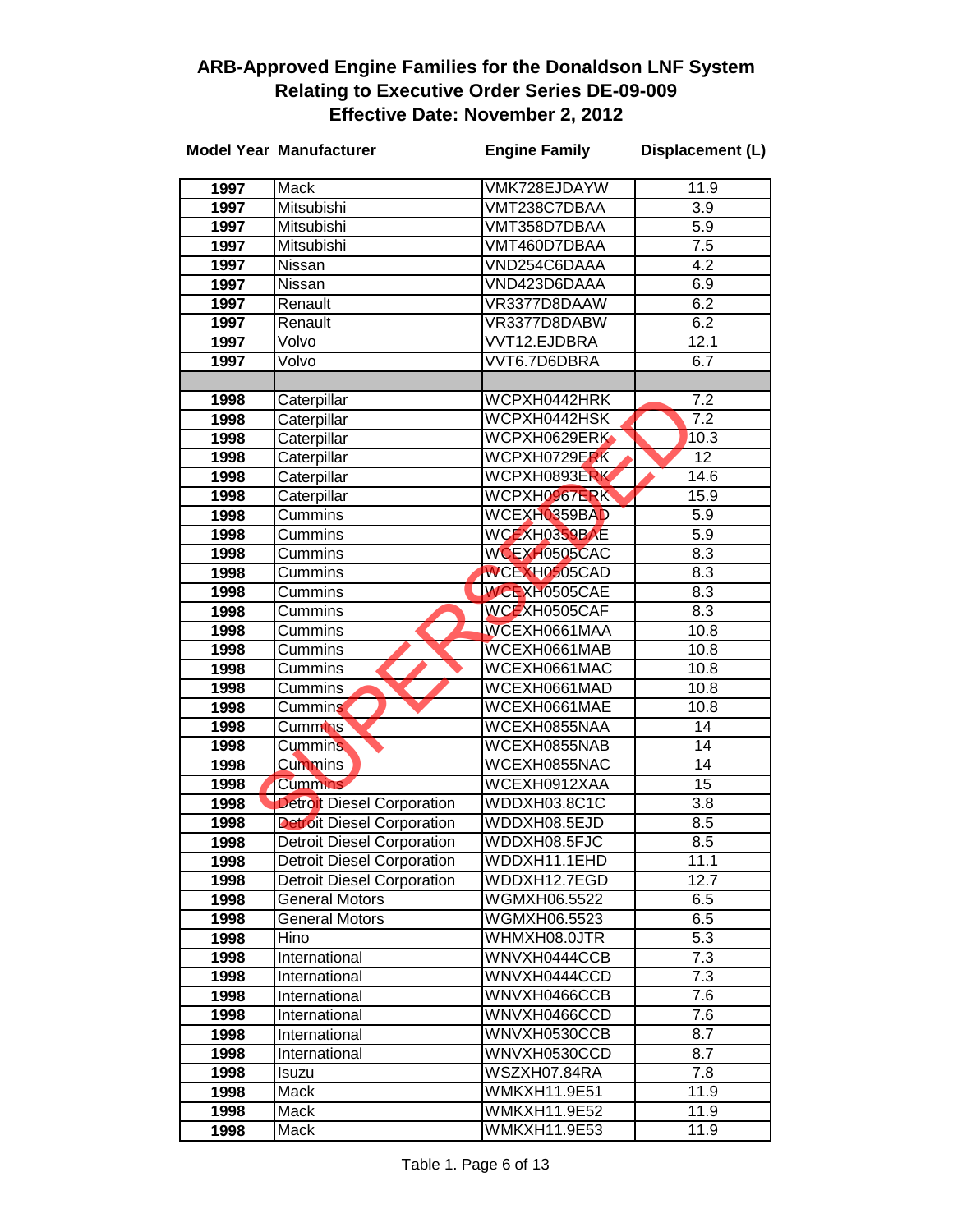|              | <b>Model Year Manufacturer</b>                                         | <b>Engine Family</b>         | Displacement (L) |
|--------------|------------------------------------------------------------------------|------------------------------|------------------|
| 1998         | Mercedes Benz                                                          | WMBXH4.25DJA                 | 4.2              |
| 1998         | Nissan                                                                 | WNDXH04.2TAB                 | $\overline{4.2}$ |
| 1998         | Nissan                                                                 | WNDXH06.9FAB                 | 6.9              |
| 1998         | Volvo                                                                  | <b>WVTXH07.350S</b>          | $\overline{7.3}$ |
| 1998         | Volvo                                                                  | WVTXH12.150S                 | 12.1             |
|              |                                                                        |                              |                  |
| 1999         | Caterpillar                                                            | XCPXH0442HRK                 | 7.2              |
| 1999         | Caterpillar                                                            | XCPXH0442HSK                 | $\overline{7.2}$ |
| 1999         | Caterpillar                                                            | XCPXH0629ERK                 | 10.3             |
| 1999         | Caterpillar                                                            | XCPXH0729ERK                 | $\overline{12}$  |
| 1999         | Caterpillar                                                            | XCPXH0893ERK                 | 14.6             |
| 1999         | Caterpillar                                                            | XCPXH0967ERK                 | 15.8             |
| 1999         | Cummins                                                                | XCEXH0359BAI                 | 5.9              |
| 1999         | Cummins                                                                | XCEXH0359BAJ                 | $\overline{5.9}$ |
| 1999         | Cummins                                                                | XCEXH0359BAK                 | 5.9              |
| 1999         | Cummins                                                                | XCEXH0505CAC                 | 8.3              |
| 1999         | Cummins                                                                | XCEXH0505CAD                 | 8.3              |
| 1999         | Cummins                                                                | XCEXH0505CAE                 | 8.3              |
| 1999         | Cummins                                                                | XCEXH0505CAF                 | $\overline{8.3}$ |
| 1999         | Cummins                                                                | XCEXH0661MAC                 | 10.8             |
| 1999         | Cummins                                                                | XCEXH0661MAG                 | 10.8             |
| 1999         | Cummins                                                                | XCEXH0661MAH                 | 10.8             |
| 1999         | Cummins                                                                | XCEXH0661MAI                 | 10.8             |
| 1999         | Cummins                                                                | XCEXH0855NAD                 | $\overline{14}$  |
| 1999         | Cummins                                                                | XCEXH0855NAE                 | $\overline{14}$  |
| 1999         | Cummins                                                                | XCEXH0855NAF                 | $\overline{14}$  |
| 1999         | Cummins                                                                | XCEXH0912XAB                 | 14.9             |
| 1999         | Cummins                                                                | XCEXH0912XAD                 | 14.9             |
| 1999         | <b>Daimler Benz</b>                                                    | XMBXH4.25DJA                 | 4.2              |
| 1999         | Daimler Benz                                                           | XMBXH6.37DJA                 | 6.3              |
| 1999         | <b>Detroit Diesel Corporation</b>                                      | XDDXH03.8C1N                 | $\overline{3.8}$ |
| 1999         | <b>Detroit Diesel Corporation</b>                                      | XDDXH08.5EJL                 | 8.5              |
| 1999<br>1999 | <b>Detroit Diesel Corporation</b>                                      | XDDXH08.5FJN<br>XDDXH11.1EHL | 8.5<br>11.1      |
|              | <b>Detroit Diesel Corporation</b>                                      |                              |                  |
| 1999<br>1999 | <b>Detroit Diesel Corporation</b><br><b>Detroit Diesel Corporation</b> | XDDXH12.7EGL<br>XDDXH14.0ELL | 12.7<br>14       |
| 1999         | <b>General Motors</b>                                                  | XGMXH06.5523                 | 6.5              |
| 1999         | Hino                                                                   | XHMXH08.0JTR                 | 8                |
| 1999         | International                                                          | XNVXH0444ANA                 | 7.3              |
| 1999         | International                                                          | XNVXH0444ANB                 | 7.3              |
| 1999         | International                                                          | XNVXH0466ANA                 | 7.6              |
| 1999         | International                                                          | XNVXH0466ANB                 | 7.6              |
| 1999         | International                                                          | XNVXH0530ACT                 | 8.6              |
| 1999         | International                                                          | XNVXH0530ANA                 | 8.6              |
| 1999         | International                                                          | XNVXH0530ANB                 | 8.6              |
| 1999         | International                                                          | XNVXH07.3ACA                 | 7.3              |
| 1999         | International                                                          | XNVXH07.3ANE                 | $\overline{7.3}$ |
| 1999         | Isuzu                                                                  | XSZXH04.83AA                 | 4.8              |
| 1999         | Isuzu                                                                  | XSZXH07.84RA                 | 7.8              |
| 1999         | Mack                                                                   | XMKXH11.9E54                 | 11.9             |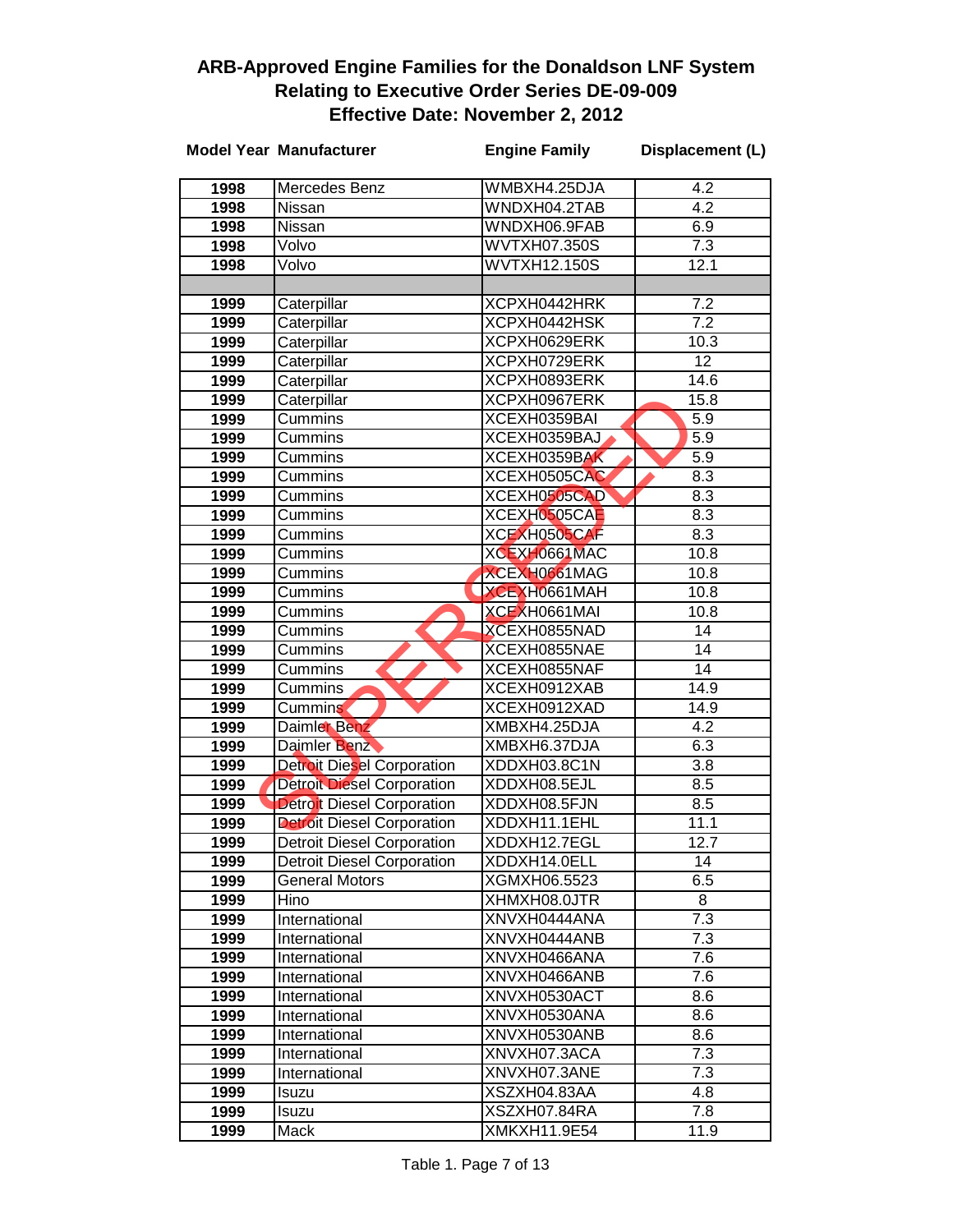|              | <b>Model Year Manufacturer</b>                       | <b>Engine Family</b>         | Displacement (L) |
|--------------|------------------------------------------------------|------------------------------|------------------|
| 1999         | Mitsubishi                                           | XMTXH03.9D4A                 | 3.9              |
| 1999         | Mitsubishi                                           | XMTXH05.8D6A                 | $\overline{5.8}$ |
| 1999         | Mitsubishi                                           | XMTXH07.5D6A                 | 7.5              |
| 1999         | Nissan                                               | XNDXH04.6FAB                 | 4.6              |
| 1999         | Nissan                                               | XNDXH06.9FAB                 | 6.9              |
| 1999         | Renault                                              | XR3XH0377KWC                 | 6.2              |
| 1999         | Renault                                              | XR3XH0377LWC                 | 6.2              |
| 1999         | Volvo                                                | XVTXH07.350S                 | 7.3              |
| 1999         | Volvo                                                | XVTXH07.399B                 | $\overline{7.3}$ |
| 1999         | Volvo                                                | XVTXH12.150S                 | 12.1             |
|              |                                                      |                              |                  |
| 2000         | Caterpillar                                          | YCPXH0442HRK                 | 7.2              |
| 2000         | Caterpillar                                          | YCPXH0629ERK                 | 10.3             |
| 2000         | Caterpillar                                          | YCPXH0729ERK                 | $\overline{12}$  |
| 2000         | Caterpillar                                          | YCPXH0893ERK                 | 14.6             |
| 2000         | Caterpillar                                          | YCPXH0967ERK                 | 15.9             |
| 2000         | Cummins                                              | YCEXH0359BAL                 | 5.9              |
| 2000         | Cummins                                              | YCEXH0359BAO                 | 5.9              |
| 2000         | Cummins                                              | YCEXH0359BAP                 | $\overline{5.9}$ |
| 2000         | Cummins                                              | YCEXH0505CAF                 | 8.3              |
| 2000         | Cummins                                              | YCEXH0505CAG                 | 8.3              |
| 2000         | Cummins                                              | YCEXH0505CAH                 | 8.3              |
| 2000         | Cummins                                              | YCEXH0505CAI                 | 8.3              |
| 2000         | Cummins                                              | YCEXH0540LAA                 | 8.8              |
| 2000         | Cummins                                              | YCEXH0661MAG                 | 10.8             |
| 2000         | Cummins                                              | YCEXH0661MAH                 | 10.8             |
| 2000         | Cummins                                              | YCEXH0661MAI                 | 10.8             |
| 2000         | <b>Cummins</b>                                       | YCEXH0855NAD                 | 14               |
| 2000         | Cummins                                              | YCEXH0855NAE                 | 14               |
| 2000         | <b>Cummins</b>                                       | YCEXH0855NAF                 | 14               |
| 2000         | <b>Cummins</b>                                       | YCEXH0912XAC                 | 14.9             |
| 2000         | <b>Cummins</b>                                       | YCEXH0912XAD                 | 14.9             |
| 2000         | <b>Cummins</b>                                       | YCEXH0912XAE                 | 14.9             |
| 2000         | DaimlerChrysler                                      | YMBXH4.25DJA                 | 4.3              |
| 2000<br>2000 | DaimlerChrysler<br><b>Detroit Diesel Corporation</b> | YMBXH6.37DJA<br>YDDXH03.8C1N | 6.4<br>3.8       |
| 2000         | <b>Detroit Diesel Corporation</b>                    | YDDXH08.5EJB                 | 8.5              |
| 2000         | <b>Detroit Diesel Corporation</b>                    | YDDXH08.5EJL                 | 8.5              |
| 2000         | <b>Detroit Diesel Corporation</b>                    | YDDXH08.5FJN                 | 8.5              |
| 2000         | <b>Detroit Diesel Corporation</b>                    | YDDXH12.7EGL                 | 12.7             |
| 2000         | <b>Detroit Diesel Corporation</b>                    | YDDXH14.0ELL                 | 14               |
| 2000         | Hino                                                 | YHMXH05.3JTD                 | $\overline{5.3}$ |
| 2000         | Hino                                                 | YHMXH08.0JTP                 | 8.0              |
| 2000         | Hino                                                 | YHMXH08.0JTR                 | 8.0              |
| 2000         | International                                        | YNVXH0444ACT                 | 7.3              |
| 2000         | International                                        | YNVXH0444ANA                 | 7.3              |
| 2000         | International                                        | YNVXH0444ANB                 | 7.3              |
| 2000         | International                                        | YNVXH0444ANC                 | 7.3              |
| 2000         | International                                        | YNVXH0466ANA                 | 7.6              |
| 2000         | International                                        | YNVXH0466ANB                 | 7.6              |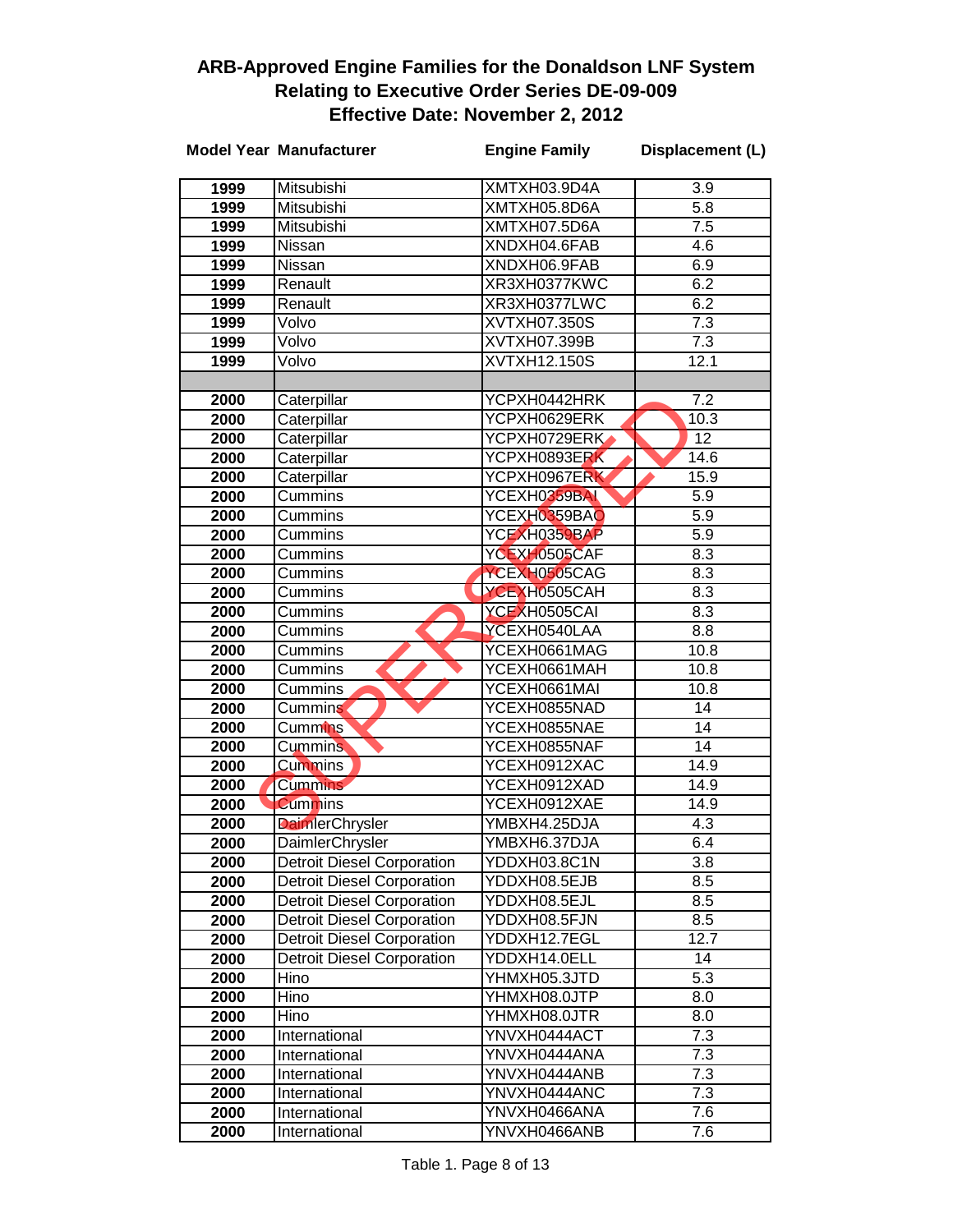|              | <b>Model Year Manufacturer</b> | <b>Engine Family</b>         | Displacement (L) |
|--------------|--------------------------------|------------------------------|------------------|
| 2000         | International                  | YNVXH0530ACT                 | $\overline{8.7}$ |
| 2000         | International                  | YNVXH0530ANA                 | 8.7              |
| 2000         | International                  | YNVXH0530ANB                 | 8.7              |
| 2000         | International                  | YNVXH07.3ANA                 | 7.3              |
| 2000         | Isuzu                          | YSZXH04.83AA                 | 4.8              |
| 2000         | Isuzu                          | YSZXH07.84RA                 | 7.8              |
| 2000         | Mack                           | YMKXH11.9E56                 | 11.9             |
| 2000         | Mack                           | <b>YMKXH11.9V57</b>          | 11.9             |
| 2000         | Mitsubishi                     | YMTXH03.9D4A                 | $\overline{3.9}$ |
| 2000         | Mitsubishi                     | YMTXH05.8D6A                 | 5.8              |
| 2000         | Mitsubishi                     | YMTXH07.5D6A                 | $\overline{7.5}$ |
| 2000         | Nissan                         | YNDXH04.6FAB                 | 4.6              |
| 2000         | Nissan                         | YNDXH06.9FAB                 | 6.9              |
| 2000         | Renault                        | YR3XH0377KWC                 | 6.2              |
| 2000         | Volvo                          | <b>YVTXH07.350S</b>          | 7.3              |
| 2000         | Volvo                          | <b>YVTXH12.150S</b>          | 12.1             |
|              |                                |                              |                  |
| 2001         | Caterpillar                    | 1CPXH0442HAK                 | 7.2              |
| 2001         | Caterpillar                    | 1CPXH0442HBK                 | 7.2              |
| 2001         | Caterpillar                    | 1CPXH0442HRK                 | $\overline{7.2}$ |
| 2001         | Caterpillar                    | 1CPXH0629ERK                 | 10.3             |
| 2001         | Caterpillar                    | 1CPXH0729ERK                 | 12               |
| 2001         | Caterpillar                    | 1CPXH0893ERK                 | 14.7             |
| 2001         | Caterpillar                    | 1CPXH0967ERK                 | 15.9             |
| 2001         | Cummins                        | 1CEXH0239BAD                 | $\overline{3.9}$ |
| 2001         | Cummins                        | 1CEXH0239BAE                 | 3.9              |
| 2001         | Cummins                        | 1CEXH0359BAO                 | 5.9              |
| 2001         | Cummins                        | 1CEXH0359BAU                 | 5.9              |
| 2001         | Cummins <sup>1</sup>           | 1CEXH0359BAV                 | 5.9              |
| 2001         | <b>Cummins</b>                 | 1CEXH0505CAM                 | 8.3              |
| 2001         | <b>Cummins</b>                 | 1CEXH0505CAN                 | 8.3              |
| 2001         | <b>Cummins</b>                 | 1CEXH0505CAO                 | 8.3              |
| 2001         | <b>Cummins</b>                 | 1CEXH0505CAP                 | 8.3              |
| 2001         | <b>Cummins</b>                 | 1CEXH0540LAA                 | $\overline{8.9}$ |
| 2001         | Cummins                        | 1CEXH0540LAB                 | 8.9              |
| 2001         | Cummins                        | 1CEXH0540LAC                 | 8.8              |
| 2001         | Cummins                        | 1CEXH0661MAP                 | 10.9             |
| 2001         | Cummins                        | 1CEXH0661MAQ                 | 10.9             |
| 2001         | Cummins                        | 1CEXH0661MAR                 | 10.9             |
| 2001         | Cummins                        | 1CEXH0855NAD                 | 14               |
| 2001         | Cummins                        | 1CEXH0855NAE                 | 14               |
| 2001         | Cummins                        | 1CEXH0855NAF                 | 14               |
| 2001         | Cummins<br>Cummins             | 1CEXH0912XAC<br>1CEXH0912XAD | 15<br>15         |
| 2001<br>2001 | Cummins                        | 1CEXH0912XAE                 | 15               |
| 2001         | DaimlerChrysler                | 1MBXH12.0DJA                 | 12               |
| 2001         | DaimlerChrysler                | 1MBXH12.8DJA                 | 12.8             |
| 2001         | <b>DaimlerChrysler</b>         | 1MBXH4.25DJA                 | 4.25             |
| 2001         | DaimlerChrysler                | 1MBXH6.37DJA                 | 6.37             |
| 2001         | <b>DaimlerChrysler</b>         | 1MBXH6.37DJC                 | 6.37             |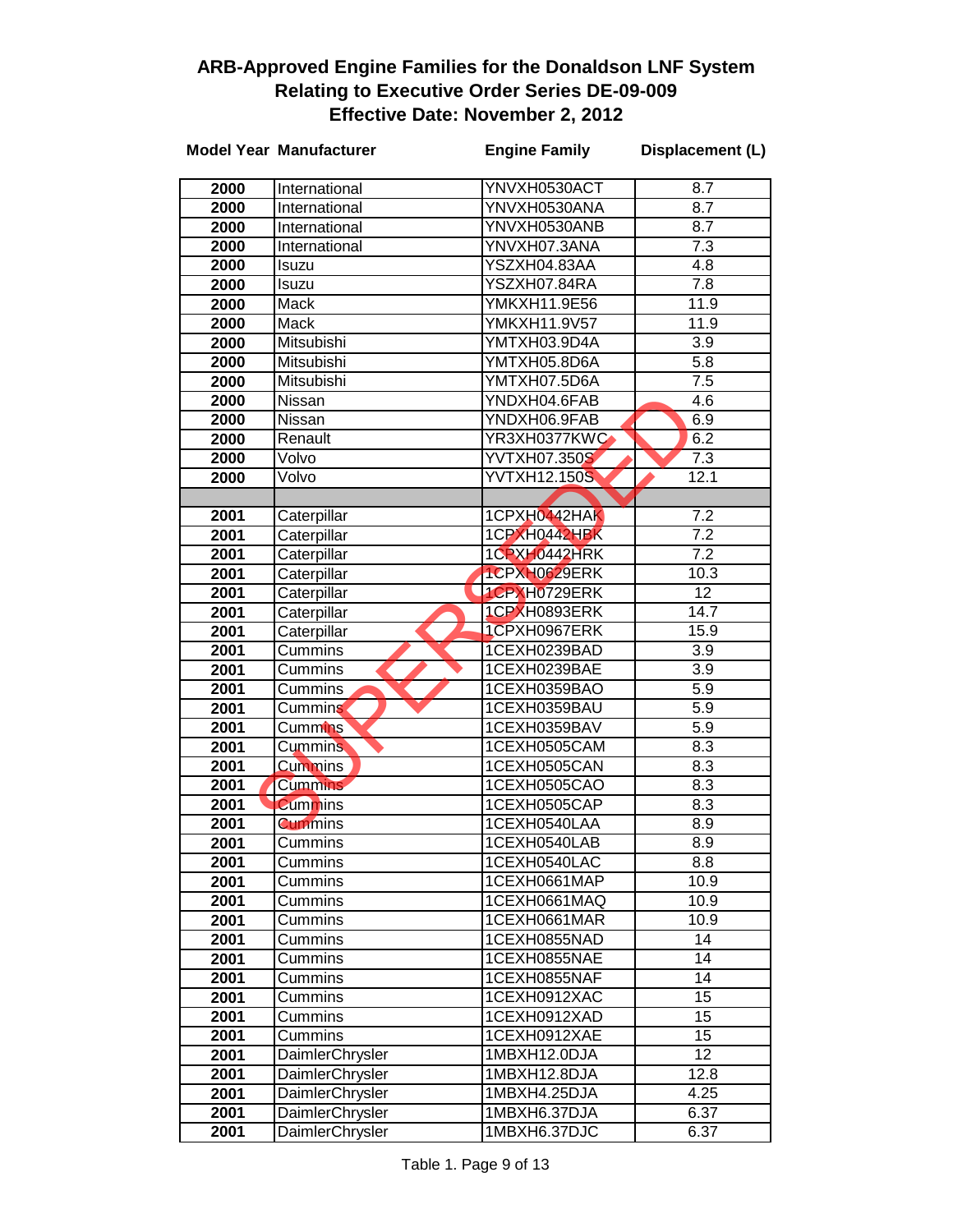|      | <b>Model Year Manufacturer</b>    | <b>Engine Family</b> | Displacement (L) |
|------|-----------------------------------|----------------------|------------------|
| 2001 | <b>Detroit Diesel Corporation</b> | 1DDXH08.5EJB         | 8.5              |
| 2001 | <b>Detroit Diesel Corporation</b> | 1DDXH08.5EJL         | 8.5              |
| 2001 | <b>Detroit Diesel Corporation</b> | 1DDXH08.5FJY         | 8.5              |
| 2001 | <b>Detroit Diesel Corporation</b> | 1DDXH12.7EGL         | 12.7             |
| 2001 | <b>Detroit Diesel Corporation</b> | 1DDXH14.0ELL         | 14               |
| 2001 | Hino                              | 1HMXH05.3JTD         | $\overline{5.3}$ |
| 2001 | Hino                              | 1HMXH08.0JTP         | 8                |
| 2001 | Hino                              | 1HMXH08.0JTR         | $\overline{8}$   |
| 2001 | International                     | 1NVXH0444ANA         | $\overline{7.3}$ |
| 2001 | International                     | 1NVXH0444ANB         | $\overline{7.3}$ |
| 2001 | International                     | 1NVXH0444ANC         | $\overline{7.3}$ |
| 2001 | International                     | 1NVXH0466ANA         | 7.6              |
| 2001 | International                     | 1NVXH0466ANB         | $\overline{7.6}$ |
| 2001 | International                     | 1NVXH0530ACT         | 8.7              |
| 2001 | International                     | 1NVXH0530ANA         | 8.7              |
| 2001 | International                     | 1NVXH0530ANB         | 8.7              |
| 2001 | International                     | 1NVXH07.3ACE         | 7.3              |
| 2001 | International                     | 1NVXH07.3ANA         | 7.3              |
| 2001 | Mack                              | 1MKXH11.9H56         | 11.9             |
| 2001 | Mack                              | 1MKXH11.9H59         | 11.9             |
| 2001 | Mack                              | 1MKXH11.9V57         | 11.9             |
| 2001 | <b>Mack</b>                       | <b>1MKXH11.9V60</b>  | 11.9             |
| 2001 | <b>Mack</b>                       | 1MKXH11.9V61         | 11.9             |
| 2001 | Mitsubishi                        | 1MTXH03.9D4A         | $\overline{3.9}$ |
| 2001 | Mitsubishi                        | 1MTXH04.8M5A         | $\overline{4.8}$ |
| 2001 | Mitsubishi                        | 1MTXH05.8D6A         | $\overline{5.8}$ |
| 2001 | Mitsubishi                        | 1MTXH07.5D6A         | $\overline{7.5}$ |
| 2001 | Nissan                            | 1NDXH04.6FAB         | 4.6              |
| 2001 | <b>Nissan</b>                     | 1NDXH06.9FAB         | 6.9              |
| 2001 | Volvo                             | 1VTXH07.350S         | $\overline{7.3}$ |
| 2001 | Volvo                             | 1VTXH12.150S         | 12.1             |
|      |                                   |                      |                  |
| 2002 | Caterpillar                       | 2CPXH0442HRK         | 7.2              |
| 2002 | <b>Caterpillar</b>                | 2CPXH0629ERK         | 10.3             |
| 2002 | Caterpillar                       | 2CPXH0729ERK         | 12               |
| 2002 | Caterpillar                       | 2CPXH0893ERK         | 14.6             |
| 2002 | Caterpillar                       | 2CPXH0967ERK         | 15.9             |
| 2002 | Cummins                           | 2CEXH0239BAD         | 3.9              |
| 2002 | Cummins                           | 2CEXH0239BAE         | 3.9              |
| 2002 | Cummins                           | 2CEXH0359BAB         | 5.9              |
| 2002 | Cummins                           | 2CEXH0359BAO         | 5.9              |
| 2002 | Cummins                           | 2CEXH0505CAM         | 8.3              |
| 2002 | Cummins                           | 2CEXH0505CAN         | 8.3              |
| 2002 | Cummins                           | 2CEXH0505CAQ         | 8.3              |
| 2002 | Cummins                           | 2CEXH0540LAB         | 8.8              |
| 2002 | Cummins                           | 2CEXH0540LAC         | 8.8              |
| 2002 | Cummins                           | 2CEXH0661MAP         | 10.8             |
| 2002 | Cummins                           | 2CEXH0661MAS         | 10.8             |
| 2002 | Cummins                           | 2CEXH0855NAA         | 14.0             |
| 2002 | Cummins                           | 2CEXH0912XAF         | 15.0             |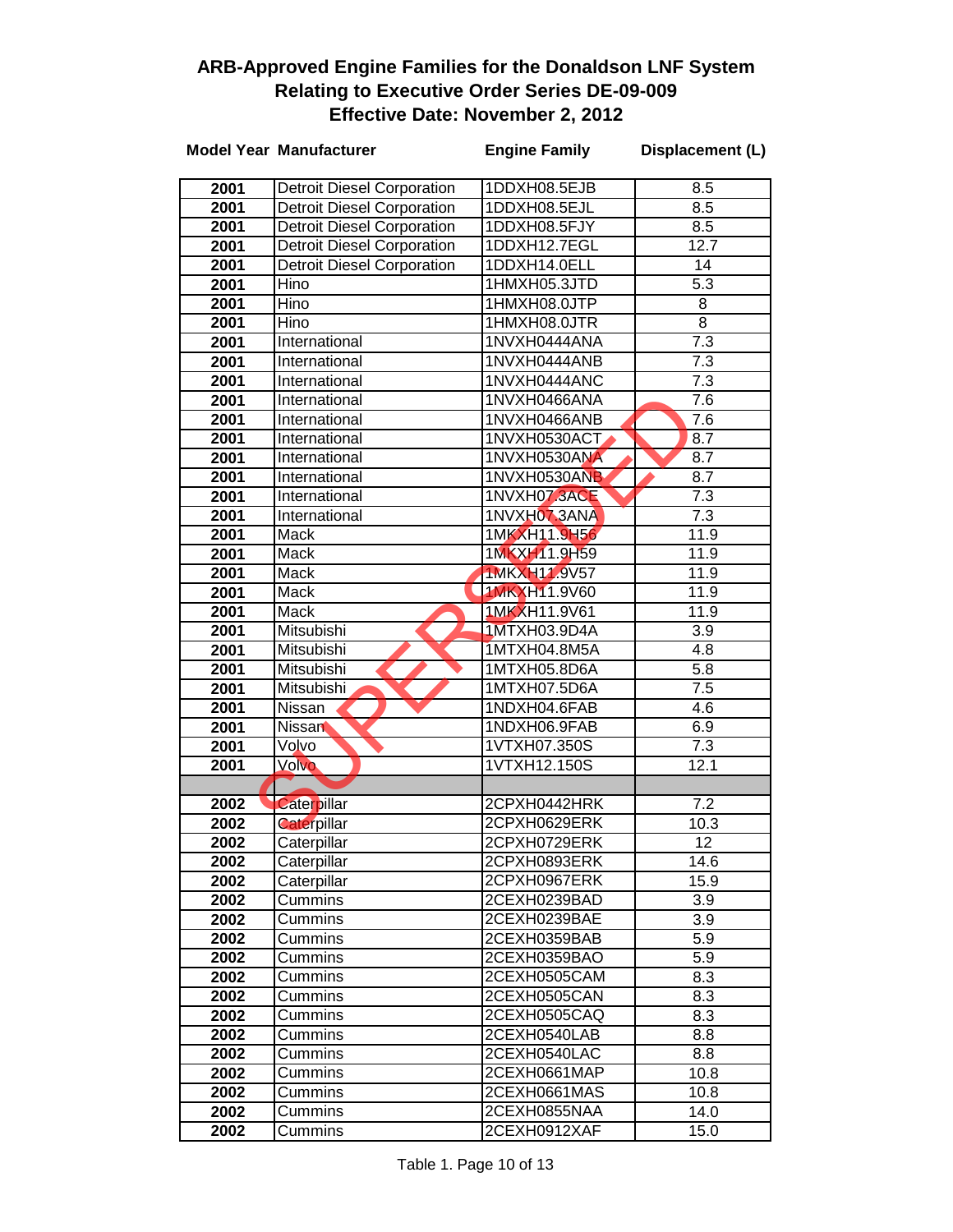|      | <b>Model Year Manufacturer</b>    | <b>Engine Family</b> | Displacement (L) |
|------|-----------------------------------|----------------------|------------------|
| 2002 | DaimlerChrysler                   | 2MBXH12.0DJA         | 12               |
| 2002 | DaimlerChrysler                   | 2MBXH12.8DJA         | 12.8             |
| 2002 | DaimlerChrysler                   | 2MBXH15.9DJB         | 15.9             |
| 2002 | DaimlerChrysler                   | 2MBXH4.25DJA         | 4.3              |
| 2002 | DaimlerChrysler                   | 2MBXH6.37DJA         | 6.4              |
| 2002 | DaimlerChrysler                   | 2MBXH6.37DJC         | 6.4              |
| 2002 | <b>Detroit Diesel Corporation</b> | 2DDXH08.5EJL         | 8.5              |
| 2002 | <b>Detroit Diesel Corporation</b> | 2DDXH08.5FJY         | 8.5              |
| 2002 | <b>Detroit Diesel Corporation</b> | 2DDXH12.7EGL         | 12.7             |
| 2002 | <b>Detroit Diesel Corporation</b> | 2DDXH12.7FGN         | 12.7             |
| 2002 | <b>Detroit Diesel Corporation</b> | 2DDXH14.0ELL         | 14               |
| 2002 | <b>General Engine Products</b>    | 2GEPH06.5521         | 6.5              |
| 2002 | <b>General Motors</b>             | 2GMXH06.5521         | 6.5              |
| 2002 | Hino                              | 2HMXH05.3JTD         | $\overline{5.3}$ |
| 2002 | Hino                              | 2HMXH08.0JTP         | 8                |
| 2002 | Hino                              | 2HMXH08.0JTR         | 8                |
| 2002 | International                     | 2NVXH0444ANA         | $\overline{7.3}$ |
| 2002 | International                     | 2NVXH0444ANB         | 7.3              |
| 2002 | International                     | 2NVXH0444ANC         | 7.3              |
| 2002 | International                     | 2NVXH0466ANA         | 7.6              |
| 2002 | International                     | 2NVXH0466ANB         | 7.6              |
| 2002 | International                     | 2NVXH0530ANA         | 8.7              |
| 2002 | International                     | 2NVXH0530ANB         | 8.7              |
| 2002 | International                     | 2NVXH0530ANC         | 8.7              |
| 2002 | International                     | 2NVXH07.3ACE         | 7.3              |
| 2002 | International                     | 2NVXH07.3ANA         | 7.3              |
| 2002 | Isuzu                             | 2SZXH04.83AA         | 6.6              |
| 2002 | Isuzu                             | 2SZXH06.64RA         | 6.6              |
| 2002 | Isuzu                             | 2SZXH07.84RA         | 7.8              |
| 2002 | Mack                              | 2MKXH11.9H59         | 11.9             |
| 2002 | <b>Mack</b>                       | 2MKXH11.9H63         | 11.9             |
| 2002 | <b>Mack</b>                       | 2MKXH11.9V60         | 11.9             |
| 2002 | <b>Mack</b>                       | 2MKXH11.9V61         | 11.9             |
| 2002 | <b>Mack</b>                       | 2MKXH11.9V65         | 11.9             |
| 2002 | Mack                              | 2MKXH11.9V66         | 11.9             |
| 2002 | Mack                              | 2MKXH11.9V67         | 11.9             |
| 2002 | Mitsubishi                        | 2MTXH03.9D4A         | 3.9              |
| 2002 | Mitsubishi                        | 2MTXH04.8M5A         | 4.8              |
| 2002 | Mitsubishi                        | 2MTXH05.8D6A         | 5.8              |
| 2002 | Mitsubishi                        | 2MTXH07.5D6A         | 7.5              |
| 2002 | Nissan                            | 2NDXH04.6FAB         | 4.6              |
| 2002 | Nissan                            | 2NDXH06.9FAB         | 6.9              |
| 2002 | Renault                           | 2R3XH0377BNA         | 6.2              |
| 2002 | Renault                           | 2R3XH0377CNA         | 6.2              |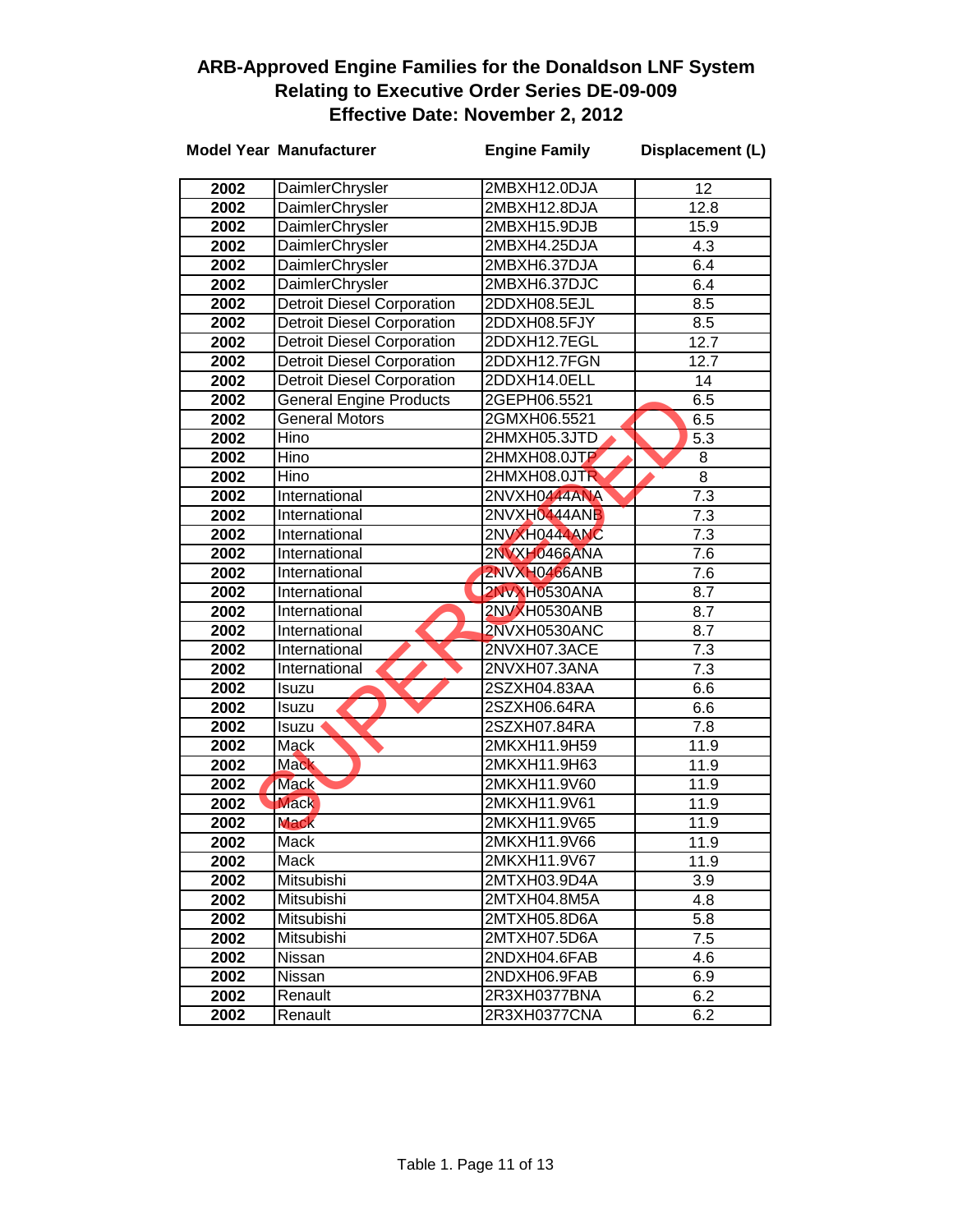|                  | <b>Model Year Manufacturer</b> | <b>Engine Family</b> | Displacement (L) |
|------------------|--------------------------------|----------------------|------------------|
| 2002             | Volvo                          | 2VTXH07.350S         | 7.3              |
| 2002             | Volvo                          | 2VTXH12.150S         | 12.1             |
|                  |                                |                      |                  |
| 2003             | <b>Cummins</b>                 | 3CEXH0239BAD         | 3.9              |
| 2003             | Cummins                        | 3CEXH0505CAN         | 8.3              |
| 2003             | Cummins                        | 3CEXH0505CAQ         | 8.3              |
| 2003             | Cummins                        | 3CEXH0540LAC         | 8.8              |
| 2003             | DaimlerChrysler                | 3MBXH12.0DJA         | $\overline{12}$  |
| 2003             | DaimlerChrysler                | 3MBXH12.8DJA         | 12.8             |
| 2003             | <b>DaimlerChrysler</b>         | 3MBXH15.9DJB         | 11.9             |
| 2003             | DaimlerChrysler                | 3MBXH4.25DJA         | $\overline{4.3}$ |
| 2003             | DaimlerChrysler                | 3MBXH4.25DJC         | 4.3              |
| 2003             | DaimlerChrysler                | 3MBXH6.37DJA         | 6.4              |
| 2003             | DaimlerChrysler                | 3MBXH6.37DJC         | 6.4              |
| 2003             | <b>General Engine Products</b> | 3GEPH06.5521         | 6.5              |
| 2003             | <b>General Engine Products</b> | 3GEPH06.5CFR         | 6.5              |
| 2003             | Hino                           | 3HMXH05.3JTD         | $\overline{5.3}$ |
| 2003             | Hino                           | 3HMXH08.0JTP         | 8                |
| 2003             | Hino                           | 3HMXH08.OJTR         | 8                |
| 2003             | International                  | 3NVXH0365AEA         | 6                |
| 2003             | International                  | 3NVXH0444ANB         | 7.3              |
| 2003             | International                  | 3NVXH0444ANC         | 7.3              |
| 2003             | International                  | 3NVXH0466ANA         | 7.6              |
| 2003             | International                  | 3NVXH0466ANB         | 7.6              |
| 2003             | International                  | 3NVXH0530ANA         | 8.7              |
| 2003             | International                  | 3NVXH0530ANB         | 8.7              |
| 2003             | International                  | 3NVXH0530ANC         | 8.7              |
| 2003             | Isuzu                          | 3SZXH04.83AA         | 4.8              |
| 2003             | Isuzu                          | 3SZXH06.64RA         | 6.6              |
| 2003             | Isuzu                          | 3SZXH07.84AA         | 7.8              |
| 2003             | Isuzu                          | 3SZXH07.84RA         | 7.8              |
| $\frac{1}{2003}$ | <b>Mitsubishi</b>              | 3MTXH03.9D4A         | 3.9              |
| 2003             | <b>Mitsubishi</b>              | 3MTXH04.8M5A         | 4.9              |
| 2003             | <b>Mitsubishi</b>              | 3MTXH05.8D6A         | 5.9              |
| 2003             | Mitsubishi                     | 3MTXH07.5D6A         | 7.5              |
| 2003             | Nissan                         | 3NDXH04.6FAB         | 4.6              |
| 2003             | Nissan                         | 3NDXH06.9FAB         | 6.9              |
|                  |                                |                      |                  |
| 2004             | Cummins                        | 4CEXH0505CAS         | 8.3              |
| 2004             | Cummins                        | 4CEXH0505CAR         | 8.3              |
| 2004             | Cummins                        | 4CEXH0540LAE         | 8.8              |
| 2004             | International                  | 4NVXH0466ANA         | 7.6              |
| 2004             | International                  | 4NVXH0466ANB         | 7.6              |
| 2004             | International                  | 4NVXH0530ANA         | 8.7              |
| 2004             | International                  | 4NVXH0530ANB         | 8.7              |
| 2004             | International                  | 4NVXH0530ANC         | 8.7              |
|                  |                                |                      |                  |